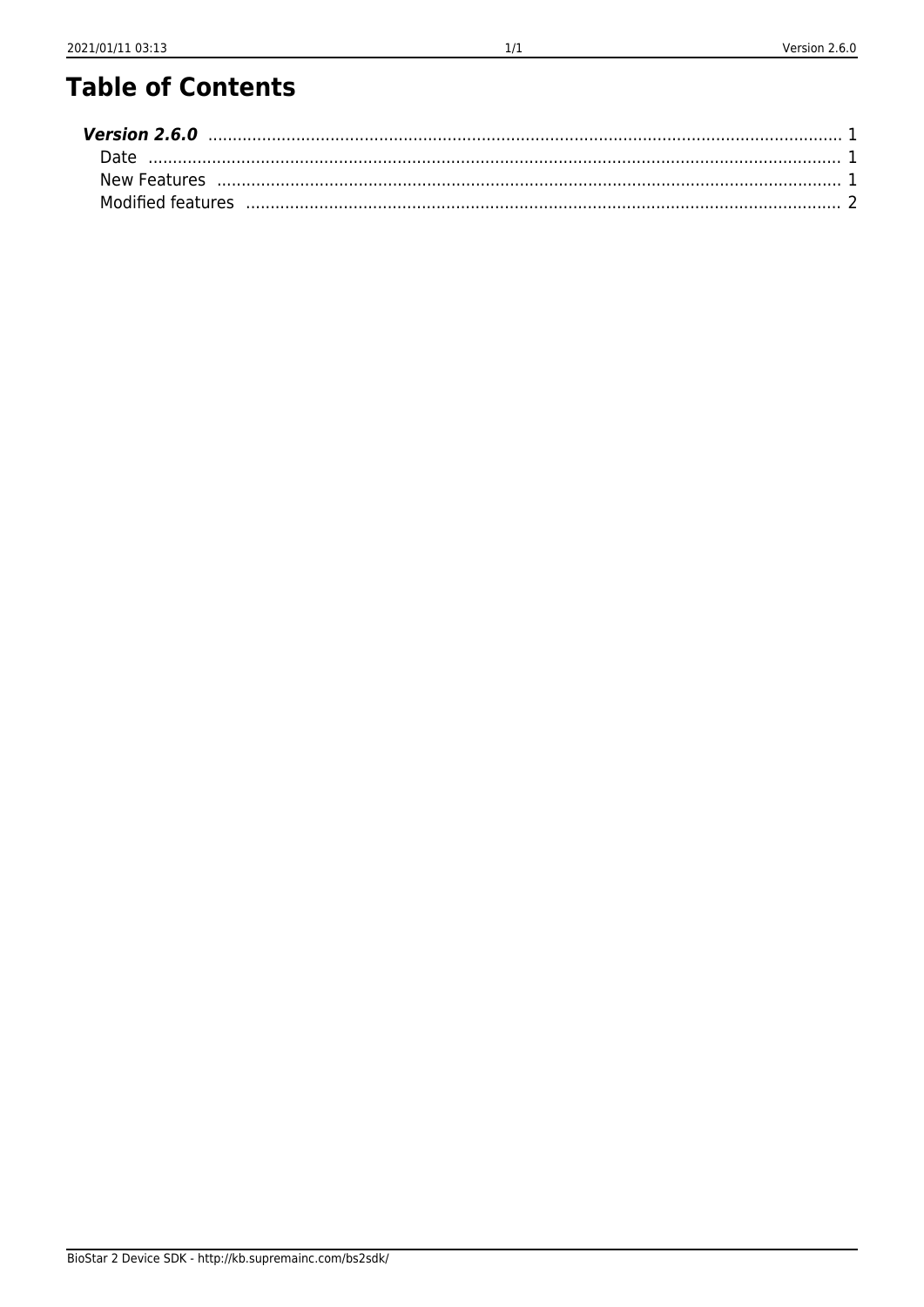# <span id="page-1-0"></span>**Version 2.6.0**

# <span id="page-1-1"></span>**Date**

2018-04-15

#### **CAUTION**

Up to version 2.5.0, Device SDK statically included OpenSSL library, but starting with 2.6.0, it has been changed to link in shared library form. Therefore, you need to run the appropriate OpenSSL library after installation. The 2.6.0 library has been tested based on the OpenSSL 1.0.2n library. The sample files contain the OpenSSL 1.0.2n Windows library file.

# <span id="page-1-2"></span>**New Features**

- Supports for new device connections (BioLite N2, Xpass D2)
- Supports Daylight saving time (DST)
- Supports Interlock zone
- Supports data encryption key setting of device
- Factory default without network setting

 $1.$ New devices BioLite N2, Xpass D2 are supported. Xpass D2 is a slave exclusive card device.

2.Daylight Saving Time can be set up to 2 devices. In addition, relevant information has been added to the log to let you know when daylight saving time is in effect.

- API BS2 GetDstConfig has been added
- API BS2 SetDstConfig has been added
- Structure [BS2DstConfig](http://kb.supremainc.com/bs2sdk/doku.php?id=en:configuration_api#bs2dstconfig) has been added
- Structure [BS2Event](http://kb.supremainc.com/bs2sdk/doku.php?id=en:log_management_api#bs2event) has been modified

3. Interlock zone setting is supported. It is used when one door and the other door need to be exclusively locked to each other. Currently only CoreStation is available.

- API BS2 GetInterlockZone has been added
- API BS2 GetInterlockZoneStatus has been added
- API BS2 GetAllInterlockZoneStatus has been added
- API BS2 SetInterlockZone has been added
- API BS2 SetInterlockZoneAlarm has been added
- API BS2 RemoveInterlockZone has been added
- API BS2 RemoveAllInterlockZone has been added
- Structure [BS2InterlockZoneBlob](http://kb.supremainc.com/bs2sdk/doku.php?id=en:zone_control_api#bs2interlockzoneblob) has been added

4.Data Encryption key of the device can be changed and verified.